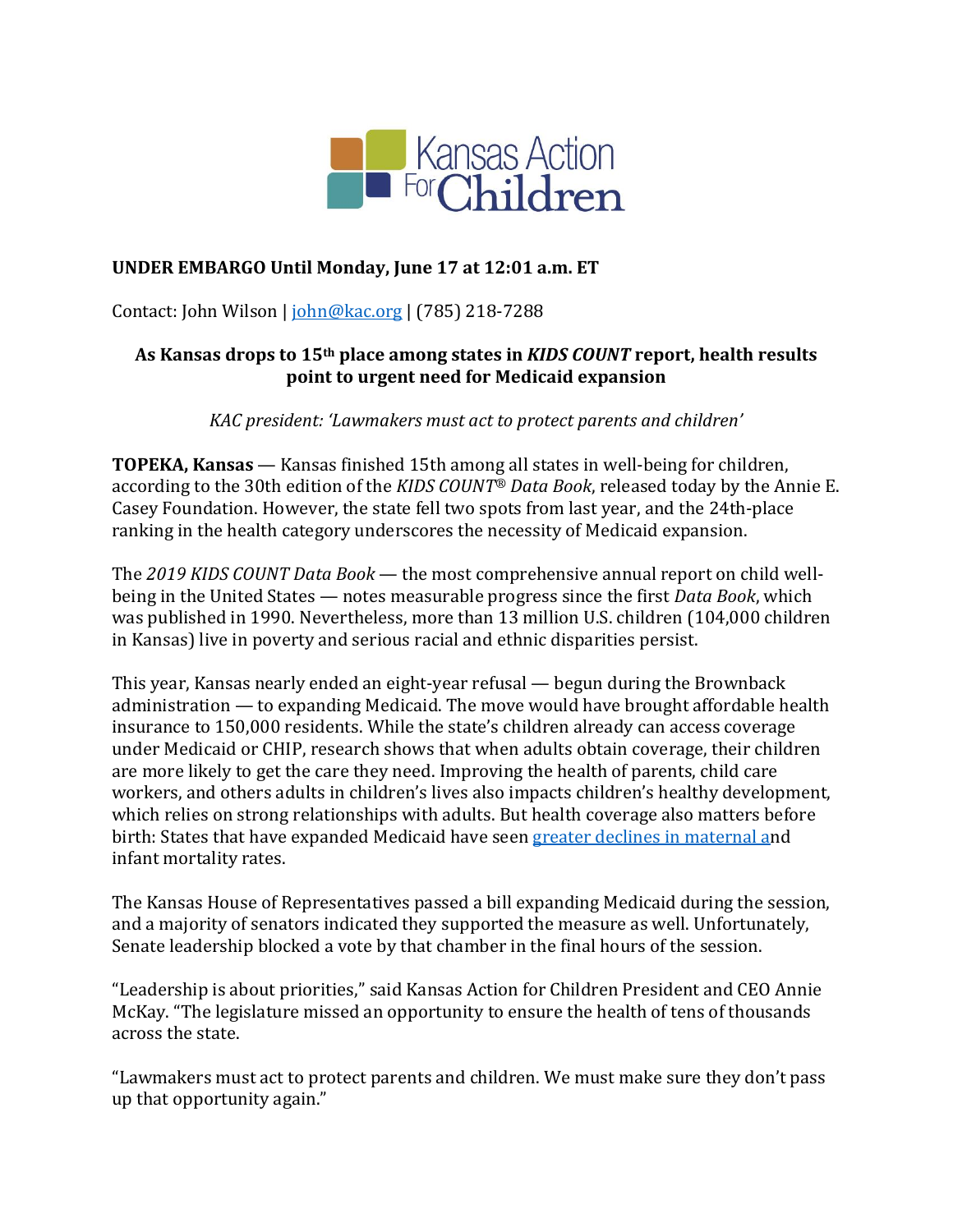The annual *KIDS COUNT Data Book* from the Annie E. Casey Foundation uses 16 indicators to rank each state across four domains — health, education, economic well-being and family and community — as an assessment of child well-being. Kansas ranks:

• 6th in economic well-being. The state has seen a 17 percent drop in the number of children in poverty from 2010 to 2017, but that's less than the average national decline of 18 percent over that same span.

• 18th in education. Kansas has unfortunately seen no percentage change in the number of 3- and 4-year-olds attending school in 2015-17 compared to 2009-11. This year, KAC has been [focusing on the benefits of high-quality education](https://www.cjonline.com/opinion/20190317/annie-mckay-quality-early-education-holds-key-for-kansas-future) through screenings of the documentary "No Small Matter." Thankfully, funding was increased for programs serving these children in the 2018 Kansas legislative session.

• 23rd in the family and community domain. The state has experienced a 46 percent decline in the teen birth rate from 2010 to 2017, which is slightly more than the 44 percent drop seen nationally over that time.

• 24th in health. This disappointing ranking includes a 4 percent increase in the number of low birth-weight babies from 2010 to 2017, which is greater than the national increase of 2 percent. [KAC has pointed out](https://kac.org/wp-content/uploads/2019/03/Medicaid-3.20.pdf) before that expanding Medicaid "increase(s) the number of women who receive health care coverage before pregnancy, bolstering the health of the mother and child."

"Our tasks should be clear," said KAC Vice President of Advocacy John Wilson. "We must make sure that Kansas preserves and increases access to family-support programs. We are in a positive position, but progress could easily be undone. We call on the public and children's advocates to be vigilant."

The Casey Foundation points to areas of tremendous improvement in children's lives including access to health care, decreased rates of teen childbearing and increased rates of high school graduation — and draws a direct line to policies that support this success. Especially as the child population is expanding, there are steps that policymakers should take to help all children thrive. The Casey Foundation calls on elected officials and representatives to:

• *Expand the programs that make and keep kids healthy.* This means expanded Medicaid, as well as programs such as Temporary Aid to Needy Families (TANF) and the Supplemental Nutrition Assistance Program (SNAP, also known as food stamps).

• *Address ethnic and racial inequities.* The national and state averages of child wellbeing can mask the disquieting reality that black and brown children still face a greater number of obstacles.